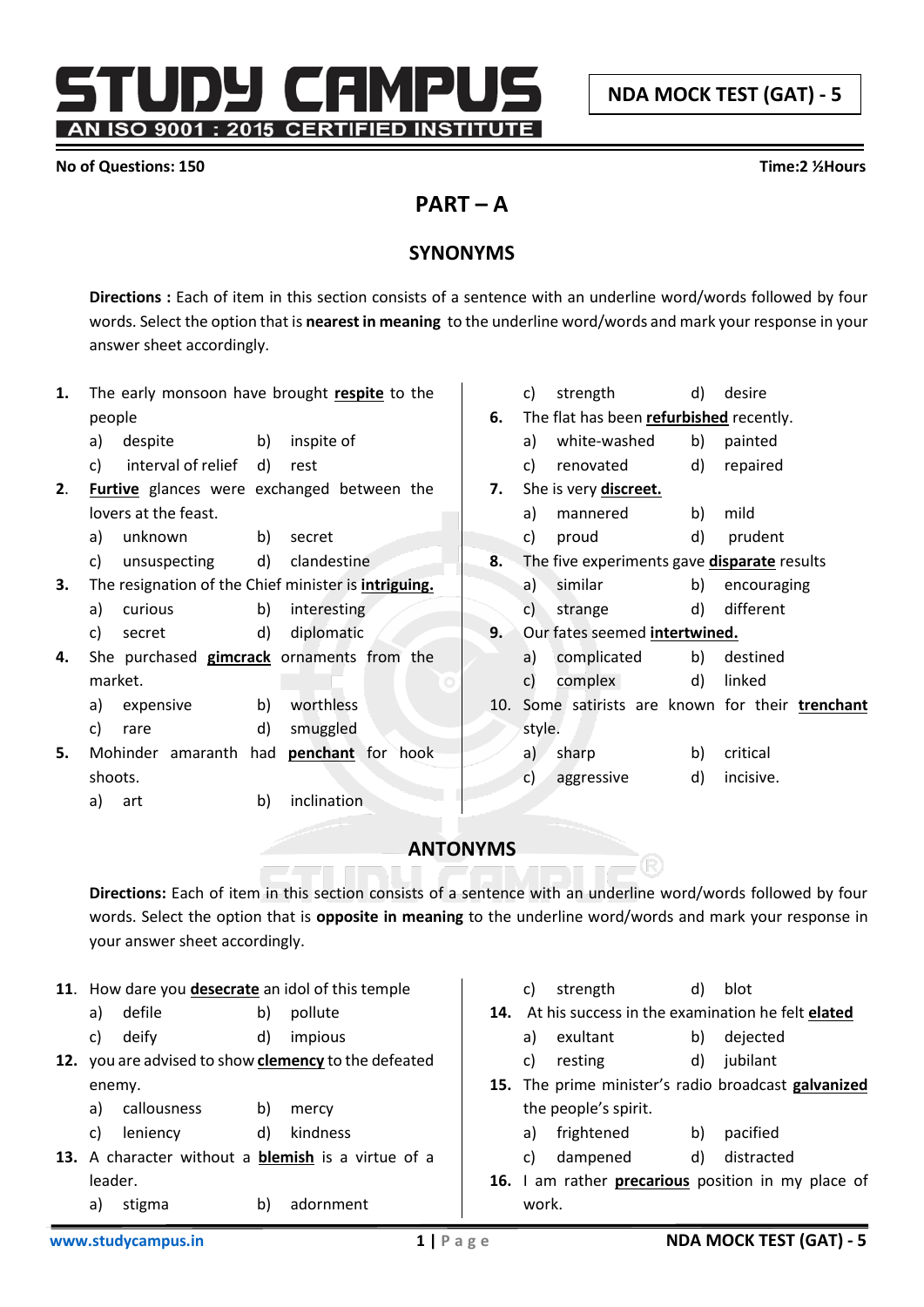- a) comfortable b) senior
- c) privileged d) secure
- **17**. The young business executive was very **perspicacious.**
	- a) banal b) clever
	- c) humble d) unreliable
- **18.** In facing adverse situations, he was vey **stoical.**
	- a) tactless b) flinching
- c) awkward d) assured
- **19.** The politician was **flummoxed** by the questions put to him
	- a) comfortable b) annoyed
	- c) delighted d) disconcerted
- **20**. They approached the stranger **warily.**
	- a) humility b) selflessness
	- c) modesty d) dignity

## **COMPREHENSION**

**DIRECTIONS:** In this section you have few short passage. After each passage you will find item based on the passage. First, read a passage and answer the item based on it. You are required to select answer based on the contents of the passage and opinion of the author only.

The two dominant features of our age are science and democracy. They both have to stay. We cannot ask demarcated people to accept the deliverness of faith without rational evidence. Whatever we are called upon to accept must be justified and supported by reason. Otherwise our religious belief will be reduced to wishful thinking. Modern man must learn to live with a religion which commends itself to his intellectual conscience, to the spirit of sciences. Beside should be the sustaining to the spirit of democracy which insists on the intellectual and spiritual development of every human being irrespective of his caste creed community or race. Any religion which divides man from man or supports privileges, exploitation, wars, cannot commend itself to us today.

## **26. In the passage it is said that democracy**

- a) should aim at the intellectual growth of all people.
- b) should strengthen religion.
- c) should work for spiritual development of every human being.
- d) both

## **27. Which of the following is correct?**

- a) A good religion supports wars if necessary
- b) A good religion grants a number of privileges to people.
- c) A good religion divides man from man
- d) A good religion supports democratic system.
- **28. The writer of the passage stresses the importance of**
- a) religion. b) science.
- c) science and democracy.
- d) democracy.

## **29. The writer says that**

- a) educated people are likely to accept faith not supported by reason
- b) people should have unquestionable faith in religion.
- c) Faith and reason are two separate entities.
- d) Faith without rational evidence may not be acceptable to the educated people
- **30. What according to the writer is the role of religion in the present age?**
	- a) To promote rational thinking
	- b) To inculcate scientific spirit in man.
	- c) To strengthen faith in democracy.
	- d) To develop faith in God

The world s oil reserves are expected to run out by the middle of the next century unless oil consumption is reduced according to a leading petroleum geologist from the U.S Dr. Craig Bond Hatfield who is at the University of Toledo Ohio says the 1 000 billion barrels of known global oil reserves are expected to run out by 2036 unless the current 69-million barrels per day consumption of oil is brought down Reserves may last for an extra 21 years if estimates of an additional 550 billion barrels of oil yet to be discovered ate taken into account. But "a permanent decline in global oil production is virtually certain to begin within 20 years." Hatfield believes. "Serious planning is needed to deal with the economic consequences.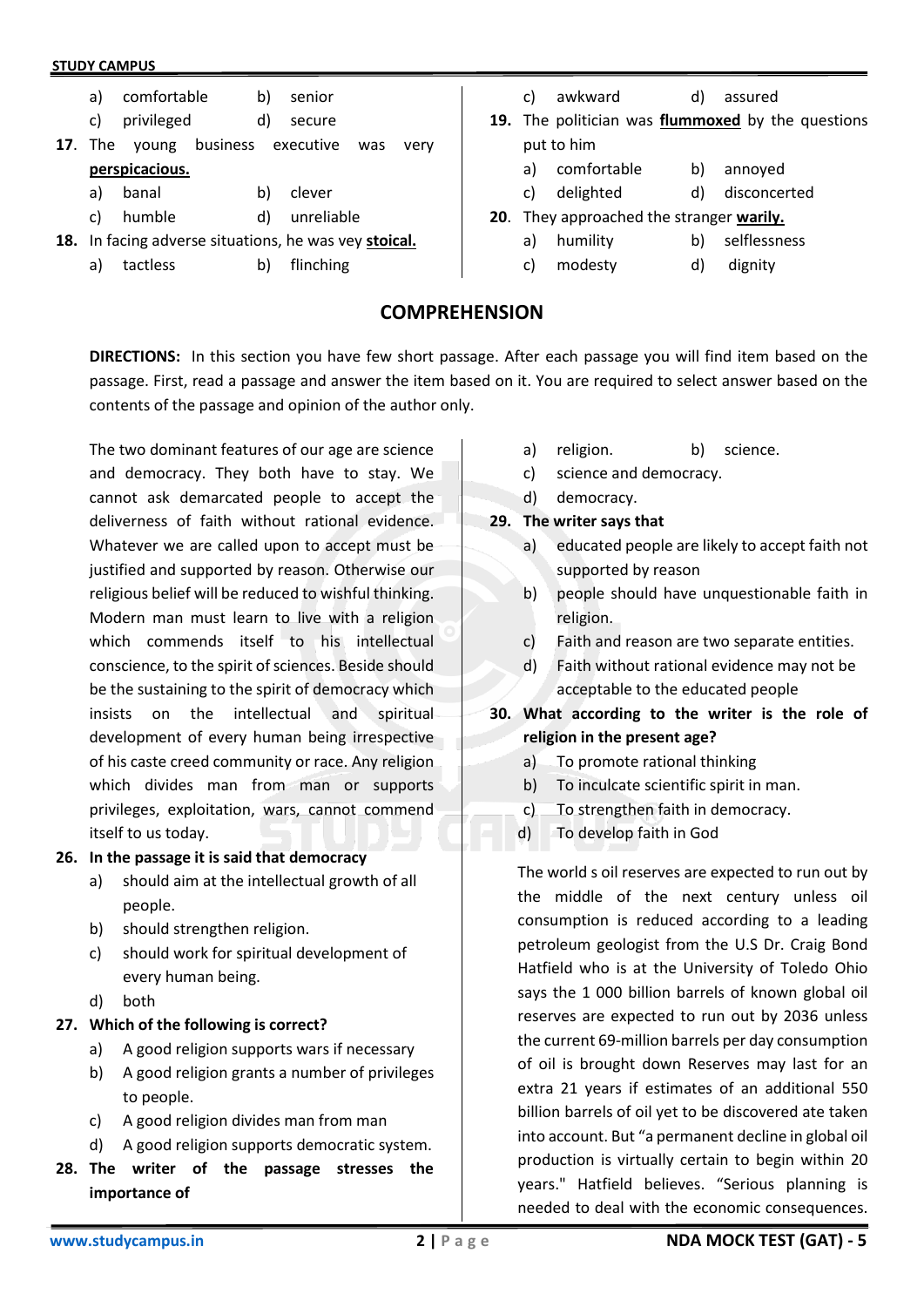"Hatfield s comments which appear in an article in the latest issue of the weekly science journal-Nature are likely to provoke controversy. The. oil industry while acknowledging that oil reserves are finite says Hatfield s comments are too alarmist. Mr. Julian Chisholm a spokesman for the World Energy Council in London a consortium of the world s leading energy suppliers says the oil industry is bullish. The general view of the industry and of energy experts is that there is plenty of oil and real concern about the level of reserves at least until 2050 is not beyond.

- **31. Unless consumption is reduced the oil reserve will run out by the middle of**
	- a) 20th century. b) 21st century.
	- c) 23rd century. d) 24th century.
- **32. Hatfield s comment on oil reserve is**
	- a) not to be taken seriously.
- b) to be taken seriously.
- c) to be made public in oil using countries.
- d) to be circulated in all oil producing countries.

## **33. To deal With economic consequences**

- a) there should be a cut in the use of oil.
- b) serious planning is needed.
- c) oil exploration should be geared up.
- d) manufacture of vehicles should be controlled.
- **34. According to Industry and energy experts there Is**
	- a) short supply of oil.
	- b) adequate supply of oil.
	- c) plenty of oil.
	- d) increase in oil use.
- **35. The current consumption of oil is million barrels.**
	- a) forty nine b) fifty nine
	- c) sixty nine d) seventy nine

## **FILL IN THE BLANK**

**Direction :** Each of the following sentences in this section has a blank space and four words or group of words given after the sentences. Select he word or group of words consider most appropriate for the blank space and indicate your response on the Answer sheet accordingly.

|              |                                                 |    | 36. She found a few good cards in a shop | C)  | has been repairing d)  |    | will be repairing                                   |
|--------------|-------------------------------------------------|----|------------------------------------------|-----|------------------------|----|-----------------------------------------------------|
|              | and she bought _________ cards last night       |    |                                          |     | 39. I complimented him |    | his success in the                                  |
| a)           | those                                           | b) | that                                     |     | examination            |    |                                                     |
| C)           | them                                            |    | this<br>d)                               | a)  | at                     | b) | on                                                  |
|              | 37. Ten miles                                   |    | a long way to walk                       | C)  | about                  | d) | for                                                 |
| a)           | are                                             | b) | is is                                    |     |                        |    | 40. Security arrangements have been tightened up in |
| $\mathsf{c}$ | are being                                       | d) | are not                                  | all |                        |    |                                                     |
|              | 38. The mechanic the vehicle since this morning |    |                                          |     | areas                  |    |                                                     |
| a)           | repaired                                        | b) | repairing                                | a)  | sensible               | b) | sensual                                             |
|              |                                                 |    |                                          | C)  | sensitive              | d) | sensational                                         |
|              |                                                 |    |                                          |     |                        |    |                                                     |

## **IDOM/PHRASE**

**DIRECTIONS:** Given below are some idioms/phrase followed by four alternative meaning to each. Choose the response (a) , (b) ,(c),or (d) which is the most appropriate expression.

## **41. A tall orde :**

- a) A task difficult to perform
- b) A bid problem
- c) A royal summon
- d) A big demand
- **42. All and sundry**:
	- a) Greater share
- b) All of a sudden
- c) Completion of work
- d) Everyone without distinction

## **43. To play fast and loose:**

- a) To beguile others
- b) To be winning sometimes and losing at other times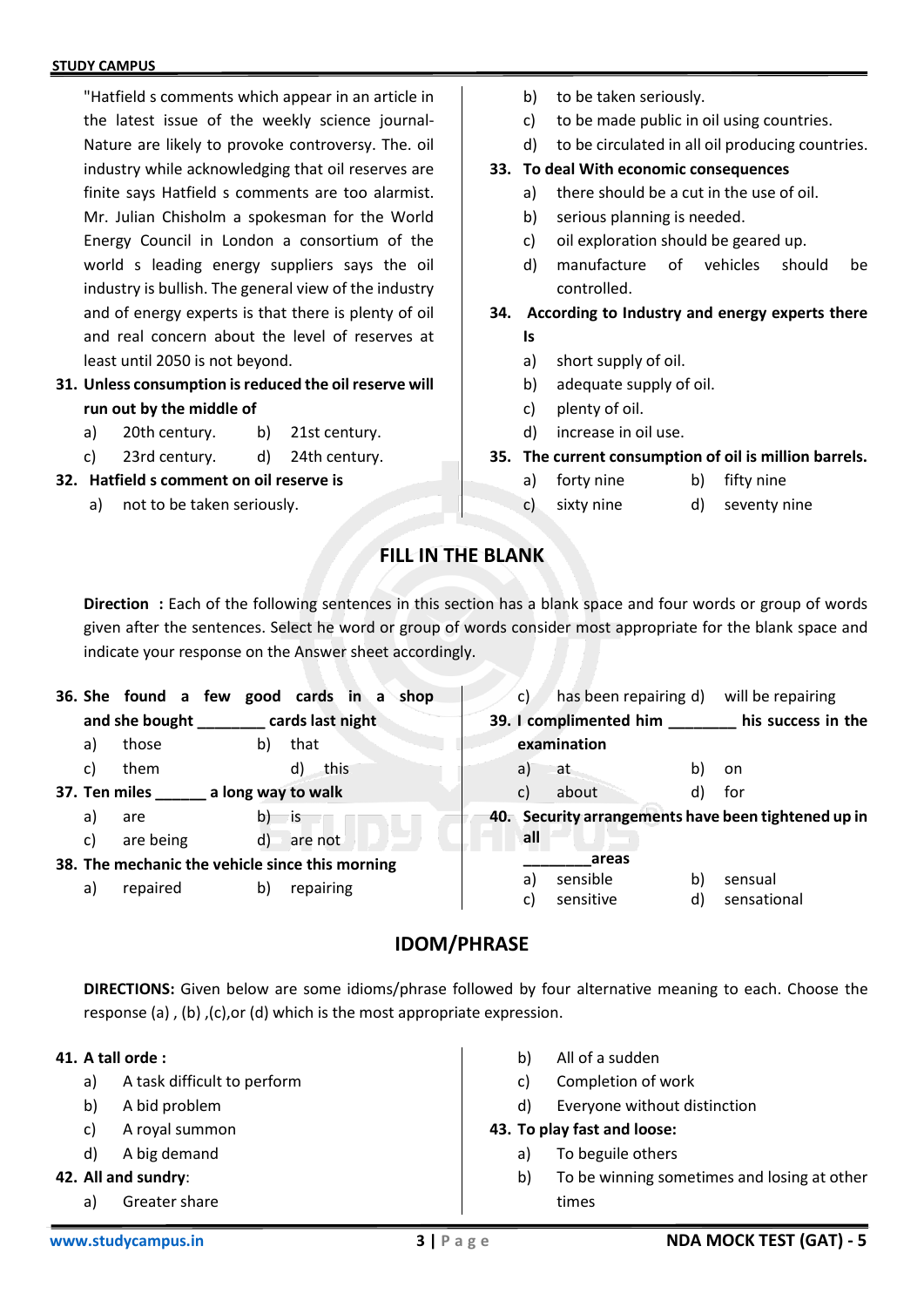- c) To play with someone's feeling
- d) To play tricks

## **44. To set the people by ears:**

- a) To box the people
- b) To insult and disgrace the people
- c) To punish heavily

d) To excite people to a quarrel

## **45. To give chapter and verse for a thing:**

- a) To produce the proof of something
- b) To eulogize the qualities of a thing
- c) To make publicity of a thing
- d) To attach artificial value to a thing

# **REORDEERING STATEMENT**

**Direction:** In this section each item consists of six sentences of passage. The first and sixth sentence are given in the beginning as S1 and S6. The middle four sentences in each have been jumbled up and labelled P, Q , R and S. you are required to find the proper sequence of the four sentences and mark your response accordingly the answer sheet.

- **46. S1:** So, we went on in the quiet and the twilight deepened into night.
	- **S6:** Then, as the darkness grew deeper, she put her arms round my neck and closing her eyes rightly pressed her face against my shoulder.
	- **P:** The ground grew dim and the trees black.
	- **Q:** The clear blue of the distance faded and one star after another came out.
	- **R:** Neena's fears and her fatigue grew upon her.
	- **S:** I took her in my arms and talked to her and caressed her. The proper sequence should be
	- a) PRQS b) QPRS
	- c) QPSR d) RSPQ
- **47. S1:** Kennedy kicked moodily at the leg of the chair which he was holding.
	- **S6:** It was a depressing beginning.
	- **P:** Now, his chief desire seemed to be to score off the human race in general, his best friend included.
	- **Q:** If he had asked Fenn to help him in a tight place, then he knew he could have relied on him.
	- **R:** Last term he and Fenn had been as close friends as you could wish to see.
	- **S:** The feeling that his whole world had fallen about his ears was increasing with every hour he spend at Kay's. The proper sequence should be
	- a) PRSQ b) RSPQ
	- c) SRQP d) RQPS
- **48. S1:** I sat at the table and ate.
	- **S6:** I was just the normal Ramaswamy, husband Madeleine.
- **P:** My breathing became suddenly difficult.
- **Q:** I concentrated on my food and I was convinced I had to eat.
- **R:** I stopped, however any exhibition of the extraordinary.
- **S:** But lungs have temperament. The proper sequence should be
- a) PRSQ b) QSPR
- c) QSRP d) SPRQ
- **49. S1:** Todd borrowed this dollar last year on the 8th of April.
	- **S6:** And I said, 'certainly'.
	- **P:** He needed a dollar to pay his taxi and I lent it to him.
	- **Q:** He merely said, 'Let me have a dollar, will you'!
	- **R:** It happened quite simply and naturally.
	- **S:** I hardly realised it till it was all over. The proper sequence should be
	- a) PRSQ b) RSPQ
	- c) QRPS d) PQRS
- **50. S1:** People have always been fascinated by dreams. S6 : But a small number, perhaps less than 5% have them regularly.
	- **P:** In fact, only recently have there been serious studies to find out how many of us actually have nightmares.
	- **Q:** Now that is changing.
	- **R:** But the study of nightmares has been curiously neglected.
	- **S:** While results so far are inconclusive, it seems fair to say that at least half the population has occasional nightmares.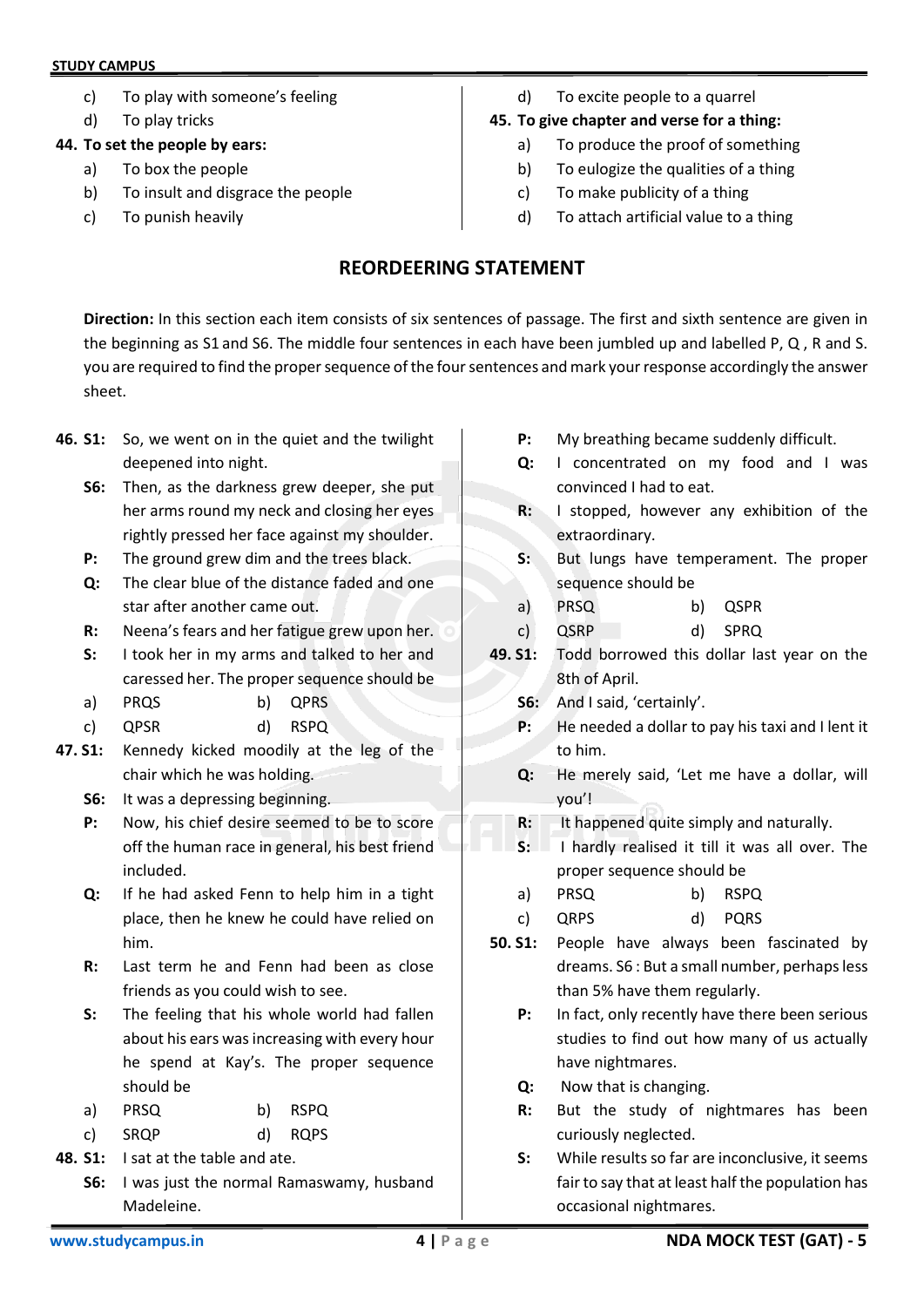The proper sequence should be

a) SRPQ b) RQPS

## c) PQRS d) SQRP

## **PART – B**

- **1. Consider the following statements: The fraction of a ball floating inside the liquid depends upon**
	- **1.** density of the liquid.
	- **2.** mass of the ball.
	- **3.** density of the ball.

## **Which of the statements given above are correct?**

- a) 1 and 2 only b) 2 and 3 only
- c)  $1$  and  $3$  only  $d$   $1, 2$  and  $3$
- **2. When a ship floats on water**
	- a) it displaces no water
	- b) the mass of water displaced is equal to the mass of the ship
	- c) the mass of water displaced is lesser than the mass of the ship
	- d) the mass of water displaced is greater than the mass of the ship
- **3. Which one of the following correctly represents the variation between linear momentum (P) and kinetic energy (E) of a body? E O p**



## **4. A long jumper runs before jumping because he**

- a) covers a greater distance
- b) maintains momentum conservation
- c) gains energy by running
- d) gains momentum
- **5. A man is sitting on a rotating stool with his arms outstretched. If suddenly he folds his arms the angular velocity of the man would**
	- a) increase b) decrease
	- c) become zero d) remain constant
- **6. A man is at rest in the middle of a horizontal plane of perfectly smooth surface of ice. He can move himself to the shore by making use of Newton's**
	- a) first law of motion
	- b) second law of motion
	- c) third law of motion
	- d) first, second and third laws of motion
- **7. A body weighs 5 kg on equator. At the poles it is likely to weigh**
	- a) 5 kg
	- b) less than 5 kg but not zero
	- c) 0 kg
	- d) more than 5 kg
- **8. If an object undergoes a uniform circular motion, then its**
	- a) acceleration remains uniform
	- b) velocity changes
	- c) speed changes
	- d) velocity remains uniform
- **9. Two equal amounts of water are mixed by gently pouring both into an insulated cup. One part is initially at 90°C, and the other part is initially at Ti °C. If the final temperature of the mixture is 131°C, what is the value of T?**

a) 
$$
90^{\circ}
$$
 b) 68

- c) 20 d) 0
- **10. The surface temperature of the Sun is nearly**
	- a)  $2000 \text{ K}$  b)  $4000 \text{ K}$
	- c) 6000 K d) 8000 K
- **11. Consider the following statements for a simple harmonic motion:**
	- **1.** The magnitude of the velocity of the body is proportional to its displacement from the mean position.
	- **2.** The magnitude of the acceleration of the body is proportional to its displacement from the mean position.
	- **3.** The sum of the kinetic energy and potential energy of the body is always constant.

## **Which of the statements given above is/are correct?**

- a) 1 and 3 b) 2 and 3
- c) Only 3 d) Only 2
- **12. A sonometer wire having a length of 50 cm is vibrating in the fundamental mode with a frequency of 100Hz. Which of the following is the type of propagating wave and its speed?**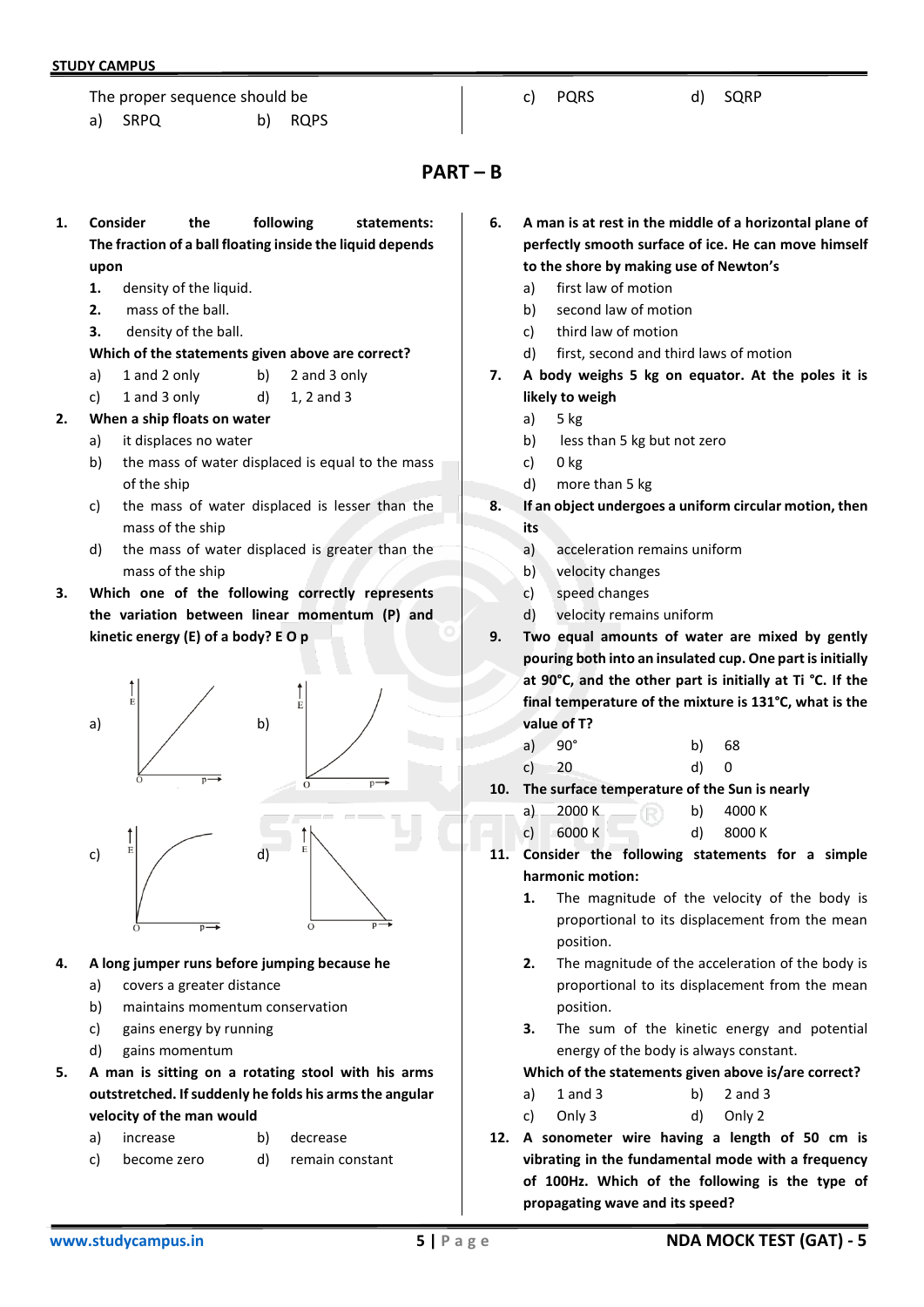- a) Longitudinal, 50 m/s
- b) Transverse, 50 m/s
- c) Longitudinal, 100 m/s
- d) Transverse, 100 m/s
- **13. What is the essential difference between a terrestrial telescope and an astronomical telescope?**
	- a) One of the lenses in a terrestrial telescope is concave
	- b) The final image formed in a terrestrial telescope is virtual
	- c) A terrestrial telescope forms an erect image while an astronomical telescope forms an inverted image
	- d) A terrestrial telescope forms an inverted image while an astronomical telescope forms an erect image
- **14. How far must a girl stand in front of a concave spherical mirror of radius 120 cm to see an erect image of her face four times its natural size?**
	- a) 40 cm from the mirror
	- b) 45 cm from the mirror
	- c) 50 cm from the mirror
	- d) 55 cm from the mirror

## **15. Light travels slower in glass than in air because**

- a) refractive index of air is less than that of glass
- b) refractive index of air is greater than that of glass
- c) density of glass is greater than that of air
- d) density of glass is less than that of air
- **16. The mirror used for the head light of a car is**
	- a) spherical concave
	- b) plane
	- c) cylindrical
	- d) parabolic concave
- **17. What is the number of neutral points for a bar magnet with its north pole pointing geographical north?**

| a) Zero | b) One      |
|---------|-------------|
| c) Two  | d) Infinite |

- **18. In our houses we get 200 VAC What does the value 220 V represent?**
	- a) Constant voltage
	- b) Effective voltage
	- c) Average voltage
	- d) Peak voltage
- **19. The resistance of a Wire that must be placed parallel with a 120 resistance to obtain a combined resistance of 4W is**

| a) 2W | b) 4W |
|-------|-------|
| c) 6W | d) 8W |

- **20. Which one of the following is the resistance that must be placed parallel with 12 ohm's resistance to obtain a combined resistance of 4 ohm's?**
- a) high specific resistance and low melting point b) low specific resistance and high melting point c) low specific resistance and low melting point d) high specific resistance and high melting point **22. For which among the following house appliances, magnet is an essential part?** a) Calling bell b) Fan c) Washing machine d) All of the above **23. Which type of cell can be used if a device requires 75 A of current for 15 seconds?** a) Simple voltaic cell b) Daniel cell c) Leclanche cell d) Lead-acid cell **24. Which of the following is the range of frequency used in optical communication?** a)  $10^3 - 10^4$  Hz b)  $10^8 - 10^9$  Hz c)  $10^{13} - 10^{14}$  Hz d)  $10^{16} - 10^{17}$  Hz **25. An oxide of nitrogen has molecular weight.30. What is the number of electrons in one molecule of the compound?** a) 14 b) 15 c) 22 d) 23 **26. Which one of the following elements shows variable equivalent mass?** a) Zinc b) Silver c) Calcium d) Iron **27. The deficiency of which one of the following leads to dental caries?** a) Iron b) Copper c) Fluorine d) Zinc **28. The number of protons in a negatively charged atom (anion) is** a) more than the atomic number of the element b) less than the atomic number of the element c) more than the number of electrons in the atom d) less than the number of electrons in the atom **29. How many milligrams is 1 carat of diamond equal to?** a) 100 mg b) 150 mg c) 200 mg d) 250 mg **30. Which of the following statements about diamond are correct? 1.** It is used as a gem in jewellery because of its ability to reflect light. **2.** It is good conductor of electricity. **3.** It is used for cutting glass, marble stones and other hard materials. **4.** It is used for drilling of rocks. **Select the correct answer using the codes given below**

a) 2 ohm's b) 4 ohm's c) 6 ohm's d) 8 ohm's

**lead. This alloy should have**

**21. The material used for electric fuse is an alloy of tin and**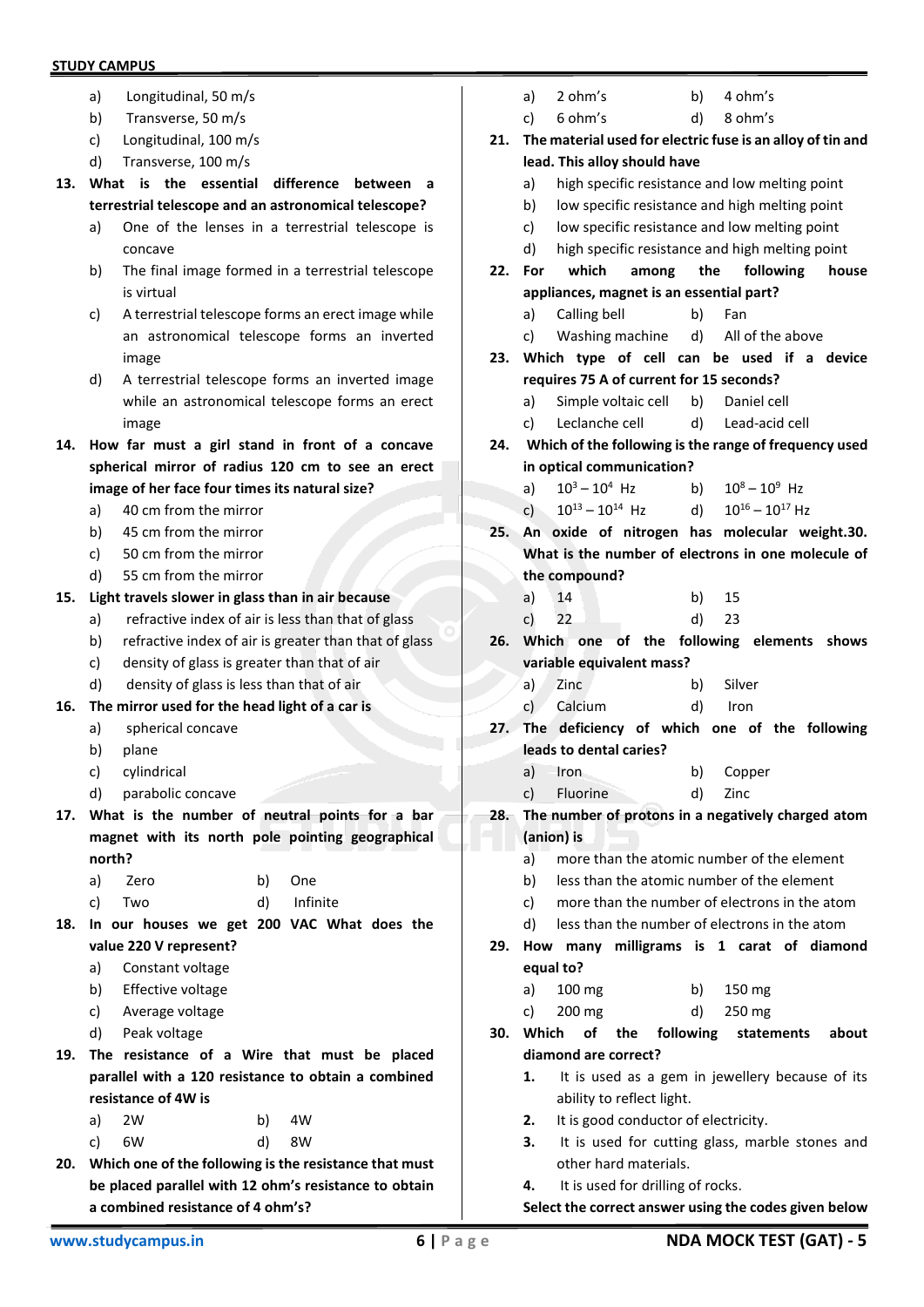|     | <b>STUDY CAMPUS</b>                              |                                                          |  |  |  |  |  |  |
|-----|--------------------------------------------------|----------------------------------------------------------|--|--|--|--|--|--|
|     | $1, 3$ and $4$<br>a)                             | b)<br>$2, 3$ and 4                                       |  |  |  |  |  |  |
|     | c)<br>$1, 2$ and $3$                             | d)<br>$2$ and $4$                                        |  |  |  |  |  |  |
| 31. |                                                  | Which one of the following is the correct order in       |  |  |  |  |  |  |
|     | which the gases H2, Ne, O2 and N2 are evolved on |                                                          |  |  |  |  |  |  |
|     | fractional distillation of liquid air?           |                                                          |  |  |  |  |  |  |
|     | H2, Ne, O2, N2<br>a)                             | b) H2, Ne, N2, O2                                        |  |  |  |  |  |  |
|     | N2, O2, Ne, H2<br>C)                             | d) O2, N2, H2, Ne                                        |  |  |  |  |  |  |
| 32. |                                                  | Which one among the following is the correct             |  |  |  |  |  |  |
|     | order of reactivity of the elements?             |                                                          |  |  |  |  |  |  |
|     | a)                                               | $Cu > Mg > Zn > Na$ b) $Na > Zn > Mg > Cu$               |  |  |  |  |  |  |
|     | c)                                               | $Cu > Zn > Mg > Na$ d) $Na > Mg > Zn > Cu$               |  |  |  |  |  |  |
| 33. |                                                  | When aqueous solutions of two salts are mixed, the       |  |  |  |  |  |  |
|     |                                                  | third salt formed may appear as a solid precipitate or   |  |  |  |  |  |  |
|     |                                                  | a clear solution depending upon the solubility of its    |  |  |  |  |  |  |
|     |                                                  | ions. It is observed that all salts of Na, K, NH4 are    |  |  |  |  |  |  |
|     |                                                  | soluble. All nitrates and bicarbonates are also soluble. |  |  |  |  |  |  |
|     |                                                  | All halides (chlorides, bromides, iodides) are soluble   |  |  |  |  |  |  |
|     |                                                  | except those of Ag, Hg (I) and Pb. All sulphates are     |  |  |  |  |  |  |
|     |                                                  | soluble except those of Ag, Ca, Ba and Pb. Which one     |  |  |  |  |  |  |
|     |                                                  | among the following combinations of solutions will       |  |  |  |  |  |  |
|     | produce a solid precipitate?                     |                                                          |  |  |  |  |  |  |
|     | a)                                               | Sodium sulphate and barium chloride                      |  |  |  |  |  |  |
|     | b)                                               | Magnesium sulphate and barium bicarbonate                |  |  |  |  |  |  |
|     | Lithium jodide and barium chloride<br>c)         |                                                          |  |  |  |  |  |  |
|     | d)                                               | Ammonium sulphate and potassium bromide                  |  |  |  |  |  |  |
| 34. | Which<br>one                                     | among the following is<br>the<br>ma                      |  |  |  |  |  |  |
|     | constituent of soda lime glass?                  |                                                          |  |  |  |  |  |  |
|     | Sodium oxide<br>a)<br>Calcium carbonate          | Calcium oxide<br>b)<br>d)<br>Silica                      |  |  |  |  |  |  |
| 35. | C)                                               | What is the reason for white cement to be white?         |  |  |  |  |  |  |
|     | It does not contain carbon<br>a)                 |                                                          |  |  |  |  |  |  |
|     | b)<br>It does not contain silicon                |                                                          |  |  |  |  |  |  |
|     | c)<br>It does not contain iron                   |                                                          |  |  |  |  |  |  |
|     | d)<br>It does not contain calcium                |                                                          |  |  |  |  |  |  |
| 36. | What<br>mixture<br>is<br>a                       | of<br>potassium<br>nitrate,                              |  |  |  |  |  |  |
|     | powdered charcoal and sulphur called?            |                                                          |  |  |  |  |  |  |
|     | a)<br>Glass                                      | b)<br>Cement                                             |  |  |  |  |  |  |
|     | c)<br>Paint                                      | d)<br>Gun power                                          |  |  |  |  |  |  |
| 37. |                                                  | Which one among the following is the main                |  |  |  |  |  |  |
|     | ingredient in cement?                            |                                                          |  |  |  |  |  |  |
|     | Gypsum<br>a)                                     | b)<br>Limestone                                          |  |  |  |  |  |  |
|     | c)<br>Clay                                       | d)<br>Ash                                                |  |  |  |  |  |  |
| 38. |                                                  | Two elements gallium and oxygen combine to               |  |  |  |  |  |  |
|     |                                                  | form a compound Ga2O3. Which among the following         |  |  |  |  |  |  |
|     | is the valency of gallium?                       |                                                          |  |  |  |  |  |  |
|     | a)<br>1                                          | b)<br>2                                                  |  |  |  |  |  |  |
|     | c)<br>3                                          | d)<br>4                                                  |  |  |  |  |  |  |
| 39. | Which<br>one<br>among                            | the<br>following<br>is<br>an                             |  |  |  |  |  |  |
|     | electrochemical cell that cannot be charged?     |                                                          |  |  |  |  |  |  |
|     | Electrolytic cell<br>a)                          | b)<br>Storage cell                                       |  |  |  |  |  |  |
|     | Primary cell<br>c)                               | d)<br>Fuel cell                                          |  |  |  |  |  |  |

- **40. Flow velocities in an incompressible fluid can be measured with which one of the following?**
	- a) Barometer b) Venturi tube
	- c) Strain gauge d) Manometer
- **41. Which one of the following is considered as a cell within a cell?**
	- a) Ribosome b) Chloroplast
	- c) Lysosome d) Golgi complex
- **42. Which of the following organelles of a cell is/are involved in photosynthesis?**
	- a) Chloroplast
	- b) Mitochondrion
	- c) Endoplasmic reticulum
	- d) Golgi bodi
- **43. Which one among the following Indian scientists proposed a theory for long distance transport of water in plants?**
	- a) JC Bose b) Birbal Sahni
	- c) P Maheshwari d) NS Parihar
- **44. Consider the following statements in relation to plant tissue chlorenchyma:**
	- **1.** It is formed by the palisade and spongy mesophyll.
	- **2.** It is a form of parenchyma which contains chloroplasts.
	- **3**. It serves to transport organic solutes made by photosynthesis.
	- **4.** It is a thin transparent layer which has chiefly a protective function.
	- a)  $1$  and  $2$  only b)  $1, 2$  and  $4$
	- c)  $2$  and  $3$  d)  $1$  only
- **45. A surge of which hormone stimulates ovulation in human females?**
	- a) Luteinizing hormone
	- b) Estrogen
	- c) Follicle stimulating hormone
	- d) Progesterone
- **46. Which one of the following carries out the function in human beings similar to the one which Malpighian tubules perform in cockroaches and other insects?**
	- a) Lungs b) Kidneys
	- c) Heart d) Reproductive organs
- **47. From the evolutionary point of view, which one among the following is the most primitive animal?**
	- a) Dolphin b) Otter
	- c) Turtle d) Walrus
- **48. Oral Rehydration Therapy is recommended for patients suffering from**
	- a) tuberculosis b) typhoid
	- c) tetanus d) cholera
- **49. Consider the following items.**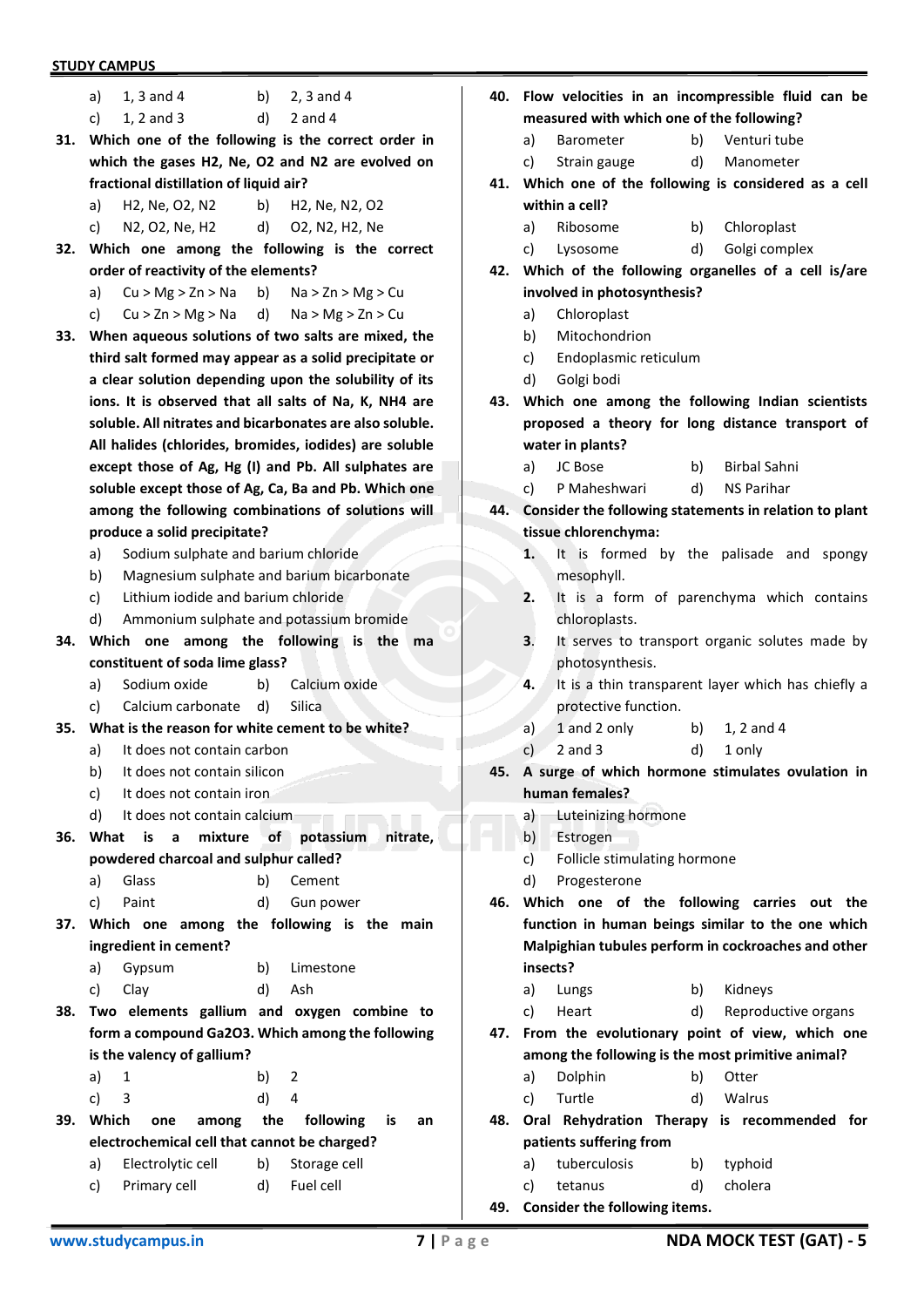- **I.** Proteins, carbohydrates and fats
- **II.** Vitamins
- **IlI.** Minerals
- **IV.** Water Which of the above are considered as the constituents of food?
- a) I, II and IV only b) I and III only
- c) II and III only d) I, II, III and IV
- **50. Which of the following statements is/are correct?**
	- **1.** Ligaments are highly flexible.
	- **2.** Ligaments connect muscles and bones.
	- **3.** Ligaments contain very little matrix.

**Select the correct answer using the code given below: Code:**

- a)  $1, 2$  and  $3$  b)  $1$  and  $3$  only
- c) 2 and 3 only d) 1 only
- **51. The Nobel Prize in Medicine for the year 2012 has been awarded to John B. Gurdon and Shinya Yamanaka for the discovery that**
	- a) mature specialized cells can be reprogrammed to become immature cells
	- b) stem cells can be programmed to develop individual body organs
	- c) dendritic cells have a critical role in the development of adaptive immunity
	- d) thymus cells have a critical role in the development of innate immunity
- **52. Kalhana's well-known work 'Rajatarangini' is an important source material for the study of which one of the following?**
	- a) Ancient Kamarupa
	- b) Post-Mauryan Magadha
	- c) Medieval Rajasthan
	- d) Early medieval Kashmir
- **53. Which one among the following is not the characteristic feature of the Harappan settlement?**
	- a) Doorways and windows generally faced the side lanes and rarely opened onto the main streets
	- b) Houses generally had separate bathing areas and toilets
	- c) The citadel was walled but the lower town was not walled
	- d) Drains and water chutes from the second storey were often built inside the wall

## **54. Between whom was the Battle of Chausa fought?**

- a) Bahadur Shah of Gujarat and Humayun
- b) Humayun and Sher Khan
- c) Akbar and Rana Pratap
- d) Jehangir and Rana Amar Singh

## **55. Consider the following statements**:

**1.** The East India Company for the first time through the Charter Act of 1813, adopted a provision to

spend one lakh rupees per annum for the spread of education in India.

**2.** The Wood's Dispatch of 1854 recommended the establishment of one university each in Calcutta, Bombay and Madras on the model of the London University.

**Which one of the statements given above is/are correct?**

- a) 1 only b) 2 only
- c) Both 1 and 2 d) Neither 1 nor 2
- **56. Who among the following national leaders did not opt to defend the case dealing with the trial of the soldiers of the Indian National Army in 1945?**
	- a) Sir Tej Bahadur Sapru
	- b) Bhulabhai Desai
	- c) C. Rajagopalachari
	- d) Jawaharlal Nehru
- **57. Who among the following established Fergusson College at Pune in the Year 1885?**
	- a) Deccan Education society
	- b) Bhartiya Sewak Samaj
	- c) Samaj Sewa Sangh
	- d) Theosophical Society
- **58. The Passive Resistance Association was first formed by Mahatma Gandhi in South Africa in 1906 to organize a campaign against the introduction of**
	- a) Poll Tax
	- b) Certificate of Registration
	- c) Legislations against Indian Businessmen
	- d) Legislations to disenfranchise the Indians

## **59. What was the effect of the Government of India Act of 1935 on the national movement?**

- a) It strengthened the movement
- b) It weakened the movement by satisfying the people
- c) It weakened the movement, because separate electorate for the Muslims and Hindus created dissensions
- d) It weakened the movement, because the Act introduced federal system
- **60. Which one among the following was not a demand of the early congress (1885-1905)?**
	- a) Indianization of the superior grades of the administrative services
	- b) Purna Swaraj/complete independence
	- c) Abolition of the Arms Act
	- d) Autonomy within the empire
- **61. Tipu Sultan's major interest in building ships was to**
	- a) fight the English at sea
	- b) promote trade and commerce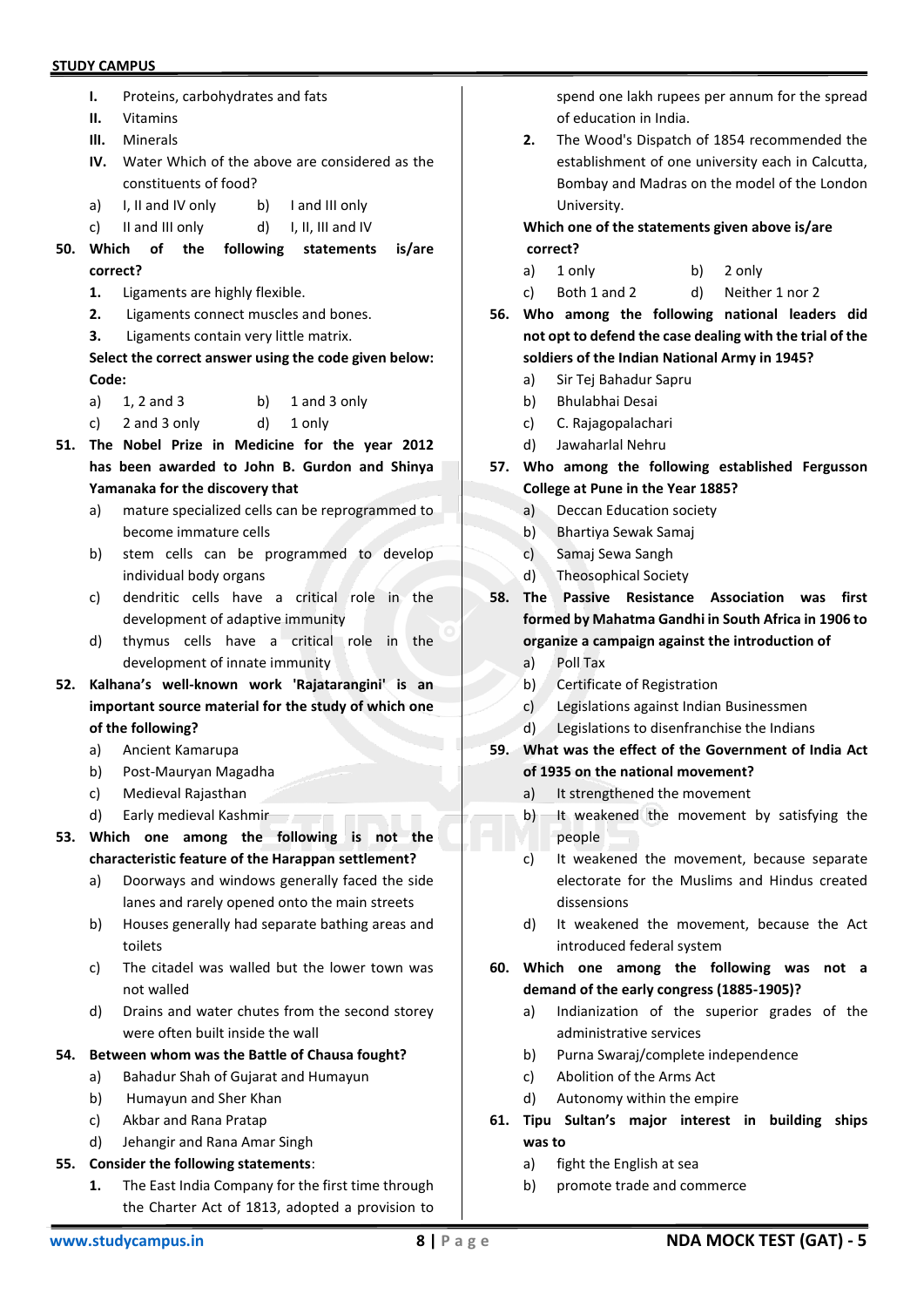- c) maintain diplomatic relations with Muscat (Oman)
- d) establish an overseas settlement at port Basra (Iraq), which would be under his control, on lines of the European companies

#### **62. Why did Gandhiji go to Champaran?**

- a) To launch a Satyagraha movement
- b) To launch a non-cooperation movement
- c) To enquire into the grievances of the indigo cultivators
- d) To fight against the zamindars
- **63. Consider the following statements**: **(1) Gandhiji's Salt Satyagraha in 1930 was against the State monopoly of the manufacture and sale fo salt. (2) The American news magazine Time' covered the progress of Gandhiji's walk to Dandi on the Salt Satyagraha. (3) The Vicerory of India at the time of the Salt Satyagraha was Lord Ripon. (4) Gandhiji did not complete the Dandi March due to illhealth. Which of the statements given above is/are correct?**
	- a) 1, 2 and 3 b) 4
	- c) 2 only d) 1 and 2 only
- **64. In which country did the Industrial Revolution begin in the year 1750?**
	- a) France b) Italy
	- c) Germany d) England
- **65. The international body which was formed in Europe (in 1889) to coordinate the efforts of socialists all over Europe was called**
	- a) Social Democratic Party
	- b) Commune
	- c) Second International
	- d) Labour P
- **66. In which country is the active volcano Mount Merapi located?**
	- a) Philippines b) Japan
	- c) Indonesia d) Italy

## **67. Consider the following statements**:

- **1.** In tropical grassland regions, rainfall mainly occurs in the short summer season with a long dry season.
- **2.** In Mediterranean region, the winter rainfall is caused by the passage of cyclones in the westerly wind belt which lies over this area. **Which of the statements given above is/are correct?**
- a) 1 only b) 2 only
- c) Both 1 and 2 d) Neither 1 nor 2
- **68. Which one of the following statements is/are correct with regard to lines of latitude?**
- **1.** They are concentric circles numbered from 0° to 90°.
- **2.** They are circles on a globe which are parallel to the Equator and which are to the North and South of the Equator. Select the correct answer using the code given below:
- a) 1 only b) 2 only
- c) Both 1 and 2 d) Neither 1 nor 2
- **69. Kiel Canal connects**
	- a) Baltic Sea and North Sea
	- b) Red Ocean and Mediterranean Sea
	- c) Caribbean Sea and Pacific Sea
	- d) Atlantic Ocean and Pacific Ocean
- **70. Consider the following statements related to stratification of atmospheric layers**
	- **1.** All storms and cloudiness are restricted to stratosphere.
	- **2.** Cirrus clouds are formed on the top layers of troposphere.
	- **3.** Stratosphere is also an 'isoclinal layer'. Which of the statements given above are correct?
	- a)  $1$  and  $2$  b)  $1$  and  $3$
	- c) 2 and 3 d) 1, 2 and 3
- **71. The interval between two high tides is approximately**
	- a) 4 hours b) 6 hours
	- c) 12 hours d) 24 hours
- **72. Xerophytes thrive in**
	- a) hot and arid condition
	- b) cool and wet condition
	- c) hot and wet condition
	- d) cool and arid condition
- **73. Match list I with list II and select the correct answer using the code given below the lists: List I List II (Agents of erosion) (Topographical feature) (A) Running water**
	- **1.** Cirque (B) Glacier
	- **2.** Barchan (C) Wind
	- **3.** Rift Valley (D) Underground Water
	- **4.** Doline**5.** Gorge
	- **Codes:**
	- a) A-5; B-1; C-2; D-4
	- b) A-5; B-2; C-1; D-3
	- c) A-4; B-2; C-1; D-5
	- d) A-3; B-4; C-1; D-2
- **74. Match List I with List II and select the correct answer using the code given below the lists:**

**List I List II (Desert) (Country)**

- **A.** Kalahari→1. Angola
- **B.** Namib →2. Sudan
- **C.** Nubian→3. Botswana
- **D.** Atacama→**24.** Chile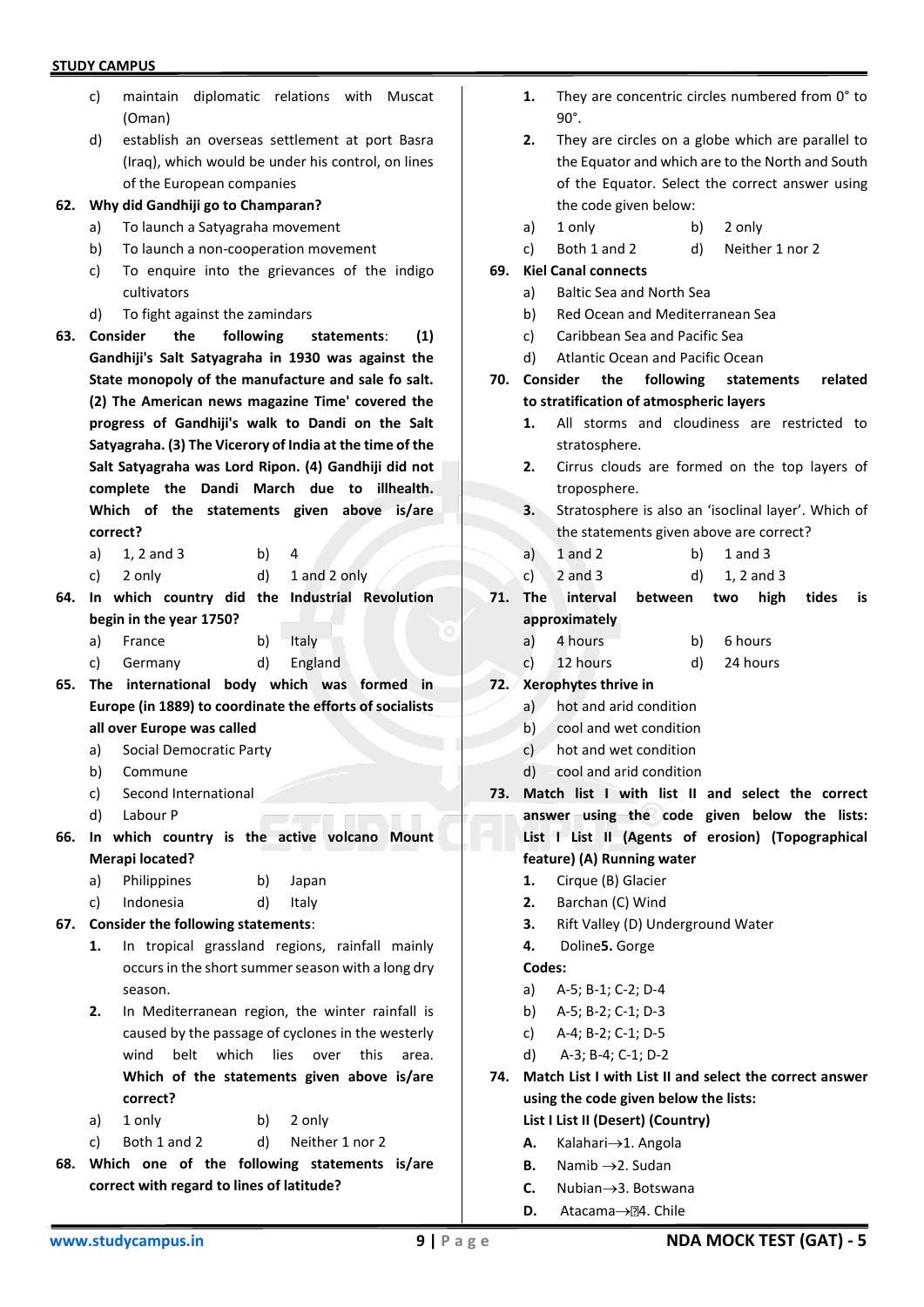## **Code:**

- a) A-4; B-2; C-1; D-3
- b) A-3; B-2; C-1; D-4
- c) A-4; B-1; C-2; D-3
- d) A-3; B-1; C-2; D-4
- **75. Arrange the following tropical forest groups in the correct order of sequence based on area covered in India beginning from the largest covered area:**
	- **1.** Moist deciduous
	- 2. Dry deciduous
	- 3. Wet evergreen
	- 4. Semi-evergreen Select the correct answer using the code given below:

**Code:**

| a) 1-2-3-4   | b) $3-4-2-1$ |
|--------------|--------------|
| c) $1-3-2-4$ | d) $4-3-2-1$ |

## **76. Which of the following statements is/are true**

- **1.** The angle of the axis in relation to the plane in which the earth revolves around the sun is not constant.
- **2.** The amount of energy given off by the sun chang with the transparency of the atmosphere. Select the correct answer using the code given below.
- a) 1 only b) 2 only
- c) Both 1 and 2 d) Neither 1 nor 2
- **77. Statement I:** Oxidation in our body cells releases dangerous free radicals.

**Statement II:** Our body itself produces antioxidants to neutralise harmful free radicals.

- a) Both the statements are individually true and Statement II is the correct explanation of Statement I.
- b) Both the statements 'are individually true but Statement II is not the correct explanation of Statement I.
- c) Statement I is true but Statement II is false.
- d) Statement I is false but Statement II is true.
- **78. In which one of the following states is Zojila pass located?**
	- a) Arunachal Pradesh
	- b) Jammu and Kashmir
	- c) Himachal Pradesh
	- d) Sikkim
- **79. Which one of the following is the correct sequence of passes when one travels along the Himalayas from Kashmir to Sikkim?**
	- a) Zozila-Nathula-Shipkila
	- b) Nathula-Shipkila-Zozila
	- c) Nathula-Zozila-Shipkila
	- d) Zozila-Shipkila-Nathula
- **80. In which of the following Hills is tea cultivated?**
	- a) Maikala Hills b) Nallamalai Hills
- c) Nilgiri Hills d) Shivalik Hills
- **81. Which one of the following types of forest covers the maximum area in India?**
	- a) Tropical rain forest
	- b) Tropical moist deciduous forest
	- c) Tropical dry deciduous forest
	- d) Tropical dry evergreen forest
- **82. Match List-I with List-II and select the correct answer using the code given below the Lists: List-I List-II (Type of vegetation) (State)**
	- A. Mangrove -------1 Madhya Pradesh
	- B. Scrub → 2 Karnataka
	- C. Teak  $\rightarrow$   $\mathbb{R}$ --3 Rajasthan
	- D. Coniferous ----- 4 Arunachal Pradesh
	- **Code:** A B C D A B C D a) 4 1 3 2 b) 2 1 3 4
	- c) 4 3 1 2 d) 2 3 1 4
- **83. Which one among the following is a correct sequence of the Indian ports from north to south?**
	- a) Haldia Kandla Paradeep Kochi
	- b) Kandla Haldia Paradeep Kochi
	- c) Kandla Haldia Kochi Paradeep
	- d) Kochi Kandla Haldia Paradeep
- **84**. The Deccan Trap Formation was caused by
	- a) Shield eruption b) Composite eruption
	- c) Caldera eruption d) Flood basalt eruption
- **85. Which of the following statements is/are correct?**
	- **1.** Inter-Tropical Convergence Zone is a low pressure belt which forms an important zone of contact over Northern India and Pakistan.
	- **2.** Inter-Tropical Convergence Zone invites inflow of winds from different directions. Select the correct answer using the code given below:
	- a) 1 only b) 2 only
	- c) Both 1 and 2 d) Neither 1 nor 2
- **86. Consider the following statements**:
	- **1.** The President of India cannot appoint a person as Prime Minister if he/she is not a member of either Lok Sabha or Rajya Sabha.
	- **2.** The candidate for the office of Prime Minster must have the support of the majority members of both Lok Sabha and Rajya Sabha.

**Which of the statements given above is/are correct?**

- a) 1 only b) 2 only
- c) Both 1 and 2 d) Neither 1 nor 2
- **87. Consider the following statements**:
	- **1.** Salary and allowances of the Speaker of Lok Sabha are charged on the Consolidated Fund of India.
	- **2.** In the Warrant of Precedence, the Speaker of Lok Sabha ranks higher than all the Union Cabinet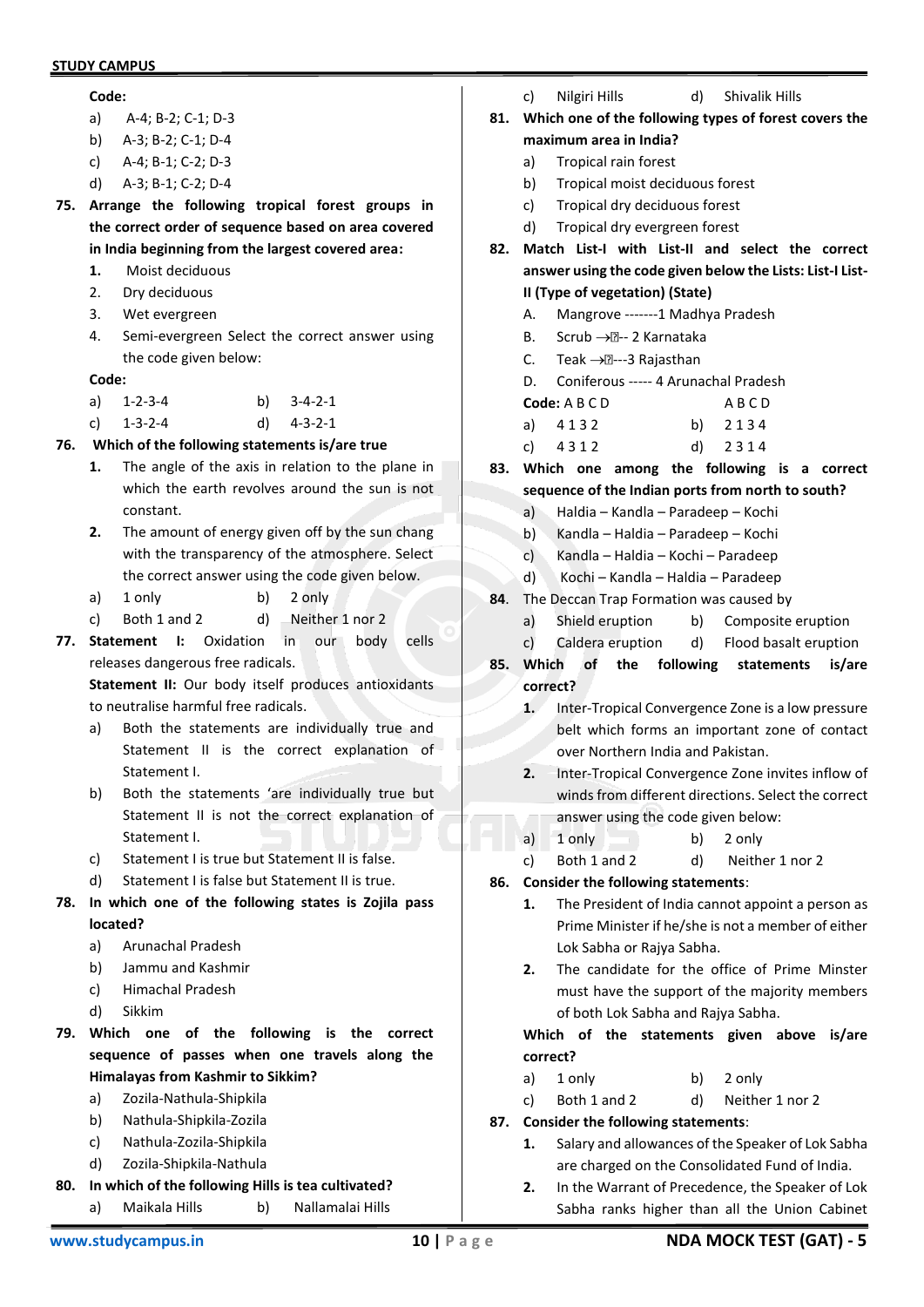|     |          | Ministers other than Prime Minister. Which of the                                 |  |  |  |  |  |
|-----|----------|-----------------------------------------------------------------------------------|--|--|--|--|--|
|     |          | statement given above is/are correct?                                             |  |  |  |  |  |
|     | a)       | 1 only<br>b)<br>2 only                                                            |  |  |  |  |  |
|     | c)       | Both 1 and 2<br>d)<br>Neither1 nor 2                                              |  |  |  |  |  |
| 88. |          | The idea of including the Emergency provisions in the                             |  |  |  |  |  |
|     |          | Constitution of India has been borrowed from the                                  |  |  |  |  |  |
|     | a)       | <b>Constitution of Canada</b>                                                     |  |  |  |  |  |
|     | b)       | Weimar Constitution of Germany                                                    |  |  |  |  |  |
|     | c)       | Constitution of Ireland                                                           |  |  |  |  |  |
|     | d)       | Constitution of the USA                                                           |  |  |  |  |  |
| 89. |          | Right to Information in India is a                                                |  |  |  |  |  |
|     | a)       | <b>Fundamental Right</b>                                                          |  |  |  |  |  |
|     | b)       | Legal Right                                                                       |  |  |  |  |  |
|     | c)       | Both Fundamental and Legal Rights                                                 |  |  |  |  |  |
|     | d)       | Neither Fundamental nor Legal Right                                               |  |  |  |  |  |
| 91. |          | In which of the following years was the planning                                  |  |  |  |  |  |
|     |          | commission set up in India?                                                       |  |  |  |  |  |
|     | a)       | b)<br>1947<br>1948                                                                |  |  |  |  |  |
|     | c)       | d)<br>1949<br>1950                                                                |  |  |  |  |  |
| 92. | Which    | the<br>among following<br>led<br>one<br>to                                        |  |  |  |  |  |
|     |          | <b>Greekeconomic crisis of 2010?</b>                                              |  |  |  |  |  |
|     | a)       | Excessive borrowing from IMF                                                      |  |  |  |  |  |
|     | b)       | Sudden depreciation of Euro                                                       |  |  |  |  |  |
|     |          |                                                                                   |  |  |  |  |  |
|     | c)       | Unrestricted spending and cheap loans                                             |  |  |  |  |  |
|     | d)       | Outflow of foreign capital due to political unrest                                |  |  |  |  |  |
| 93. |          | What is Shenzhou VI, that was recently in the                                     |  |  |  |  |  |
|     | news?    |                                                                                   |  |  |  |  |  |
|     | a)       | A Chinese new Intercontinental Ballistic Missile                                  |  |  |  |  |  |
|     | b)       | A Chinese manned spacecraft to orbit the earth                                    |  |  |  |  |  |
|     | c)       | A Taiwanese indigenously developed satellite                                      |  |  |  |  |  |
|     | d)       | A North Korean missile fitted with nuclear                                        |  |  |  |  |  |
|     |          | warheads                                                                          |  |  |  |  |  |
|     |          | 94. Which one of the following is the correct                                     |  |  |  |  |  |
|     |          | sequence of the hills of Meghalaya, from east to west?                            |  |  |  |  |  |
|     | a)       | Garo – Khasi – Jaintia                                                            |  |  |  |  |  |
|     | b)<br>c) | Jaintia – Khasi – Garo<br>Khasi – Jaintia – Garo                                  |  |  |  |  |  |
|     | d)       | Jaintia – Garo – Khasi                                                            |  |  |  |  |  |
| 95. |          |                                                                                   |  |  |  |  |  |
|     | 1.       | Consider the following statements?<br>Hariyali is a watershed development project |  |  |  |  |  |
|     |          | sponsored by the Central Government.                                              |  |  |  |  |  |
|     | 2.       | Hariyali also<br>aims at enabling the urban                                       |  |  |  |  |  |
|     |          | population to conserve rain water. Which of the                                   |  |  |  |  |  |
|     |          | statements given above is/are correct?                                            |  |  |  |  |  |
|     | a)       | 1 only<br>b)<br>2 only                                                            |  |  |  |  |  |

- **96. Match List I with List II and select the correct answer using the codes given below the lists: List I (Winner of Booker Prize) List II (Novel)**
	- **A.** Arundati Roy→21. In a Free State
- **B.** Kiran Desai →2. The God of Small Things
- **C.** Salman Rushdie→3. The White Tiger
- **D. V.** S. Naipal→**24.** The Inheritance of Loss5. Midnight's Children
- **Codes:** A B C D A B C D a) 1532 b) 1342 c) 2 5 3 1 d) 2 4 5 1
- **97. Consider the following paragraph and identify with the help of the code given below the Church referred to therein:**

Considered as one of the best examples of baroque architecture in India, this World Heritage Monument is dedicated to Infant Jesus. It houses the sacred relics of St. Francis Xavier, the patron saint, who died in 1552. **Code:**

- a) Santa Cruz Basilica
- b) St. Francis Church
- c) Church of the Holy Cross
- d) Basilica of Bom Jesus
- **98. Ms. Reena Kaushal Dharmshaktu is the first Indian woman**
	- a) to reach Antarctica
	- b) pilot inducted in Indian Air Force
	- c) to ski to the South Pole
	- d) to win the gold medal in Asian Boxing Championship
- **99.** Which among the following statements about the ZaranjDelaram road is/are correct?
	- **I.** It was constructed by Border Road Organization in Afghanistan.
	- **II.** It links India with Afghanistan via Pakistan
	- **III.** The road will open up market for Indian goods in Afghanistan via Iran. Select the correct answer using the code given below
	- a) III only b) I and III only
	- c) I and II only d) I I only
- **100.** The World Bank was created immediately after the Second World War. Its activities are focused on the developing countries. Which among the following are the activities of the Bank?
	- **1.** Human development
	- **2.** Agriculture and rural development
	- **3.** Environmental protection and governance
	- **4**. Loans and grants to the member countries Select the correct answer using the code given below:

**Code:**

- a)  $1, 2$  and  $3$  only b)  $3$  and  $4$  only
- c)  $2$  and  $4$  only  $d)$   $1, 2, 3$  and  $4$